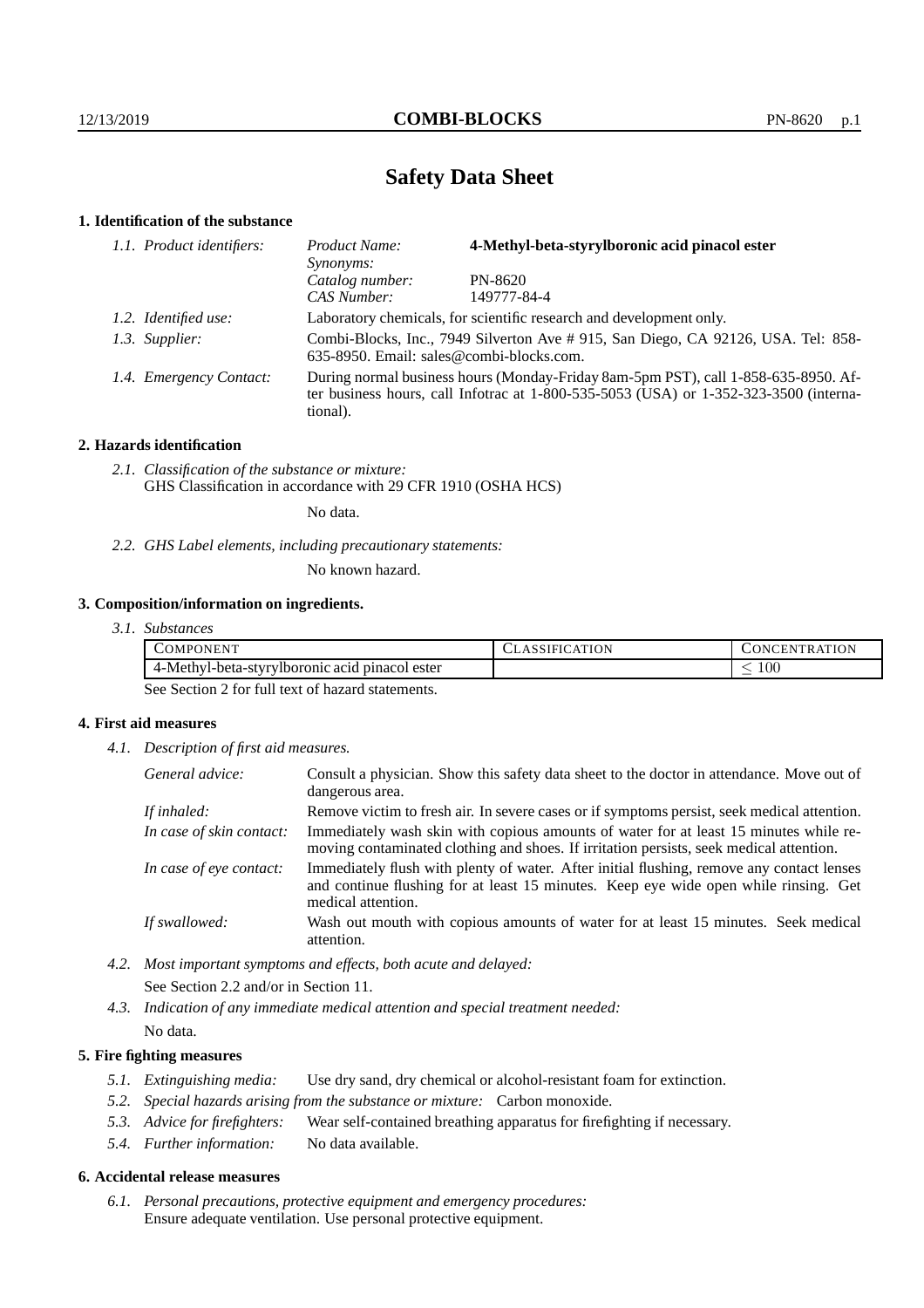| 6.2. Environmental precautions:                                                                                                                                                                                                                            |                                                                                                                                                                                                                                                                            |  |  |
|------------------------------------------------------------------------------------------------------------------------------------------------------------------------------------------------------------------------------------------------------------|----------------------------------------------------------------------------------------------------------------------------------------------------------------------------------------------------------------------------------------------------------------------------|--|--|
| Should not be released into the environment. See Section 12 for additional ecological information.                                                                                                                                                         |                                                                                                                                                                                                                                                                            |  |  |
| 6.3. Methods and materials for containment and cleaning up:                                                                                                                                                                                                |                                                                                                                                                                                                                                                                            |  |  |
| Sweep up or vacuum up spillage and collect in suitable container for disposal.                                                                                                                                                                             |                                                                                                                                                                                                                                                                            |  |  |
| 6.4. Reference to other sections:                                                                                                                                                                                                                          |                                                                                                                                                                                                                                                                            |  |  |
|                                                                                                                                                                                                                                                            | Refer to protective measures listed in Sections 8 and 13.                                                                                                                                                                                                                  |  |  |
| 7. Handling and storage                                                                                                                                                                                                                                    |                                                                                                                                                                                                                                                                            |  |  |
|                                                                                                                                                                                                                                                            | 7.1. Precautions for safe handling: Avoid contact with skin and eyes. Avoid inhalation of vapour or mist. Keep away<br>from sources of ignition - No smoking. Take measures to prevent the build up of electro-<br>static charge. For precautions see section 2.2.         |  |  |
| 7.2. Conditions for safe storage, including any incompatibilities: Store refrigerated. Keep container tightly closed in<br>a dry and well-ventilated place. Containers which are opened must be carefully resealed<br>and kept upright to prevent leakage. |                                                                                                                                                                                                                                                                            |  |  |
| 7.3. Specific end use(s):                                                                                                                                                                                                                                  | Laboratory chemicals, for scientific research and development only.                                                                                                                                                                                                        |  |  |
| 8. Exposure Controls / Personal protection                                                                                                                                                                                                                 |                                                                                                                                                                                                                                                                            |  |  |
| 8.1. Control parameters:                                                                                                                                                                                                                                   |                                                                                                                                                                                                                                                                            |  |  |
|                                                                                                                                                                                                                                                            | Components with workplace control parameters: Contains no substances with occupational exposure limit values.                                                                                                                                                              |  |  |
| 8.2. Exposure controls:                                                                                                                                                                                                                                    |                                                                                                                                                                                                                                                                            |  |  |
| Appropriate engineering controls: Ensure that eyewash stations and safety showers are close to the workstation<br>location. Ensure adequate ventilation, especially in confined areas.                                                                     |                                                                                                                                                                                                                                                                            |  |  |
| Personal protective equipment:                                                                                                                                                                                                                             |                                                                                                                                                                                                                                                                            |  |  |
| Eye/face protection:                                                                                                                                                                                                                                       | Wear appropriate protective eyeglasses or chemical safety goggles as described by OSHA's<br>eye and face protection regulations in 29 CFR 1910.133 or European Standard EN166.                                                                                             |  |  |
| Skin protection:                                                                                                                                                                                                                                           | Handle with gloves. Gloves must be inspected prior to use. Use proper glove removal<br>technique (without touching glove's outer surface) to avoid skin contact with this product.<br>Dispose of contaminated gloves after use in accordance with applicable laws and good |  |  |

laboratory practices. Wash and dry hands Body Protection: Complete suit protecting against chemicals, Flame retardant antistatic protective clothing., The type of protective equipment must be selected according to the concentration and amount of the dangerous substance at the specific workplace.

Respiratory protection:

Control of environmental exposure: Prevent further leakage or spillage if safe to do so. Do not let product enter drains.

# **9. Physical and chemical properties**

*9.1. Information on basic physical and chemical properties*

| (a)                | Appearance:                                   | Solid               |
|--------------------|-----------------------------------------------|---------------------|
| (b)                | Odour:                                        | No data             |
| (c)                | Odour Threshold:                              | No data             |
| (d)                | pH:                                           | No data             |
| (e)                | Melting point/freezing point:                 | 50 - $70^{\circ}$ C |
| (f)                | Initial boiling point and boiling range:      | No data             |
| (g)                | Flash point:                                  | No data             |
| (h)                | Evaporatoin rate:                             | No data             |
| (i)                | Flammability (solid, gas):                    | No data             |
| (j)                | Upper/lower flammability or explosive limits: | No data             |
| $\rm(k)$           | Vapour pressure:                              | No data             |
| (1)                | Vapour density:                               | No data             |
| (m)                | Relative density:                             | No data             |
| (n)                | Water solubility:                             | No data             |
| $\left( 0 \right)$ | Partition coefficient: n-octanol/water:       | No data             |
| (p)                | Auto-ignition:                                | No data             |
| (q)                | Decomposition temperature:                    | No data             |
| (r)                | Viscosity:                                    | No data             |
| (s)                | Explosive properties:                         | No data             |
| (t)                | Oxidizing properties:                         | No data             |
|                    |                                               |                     |